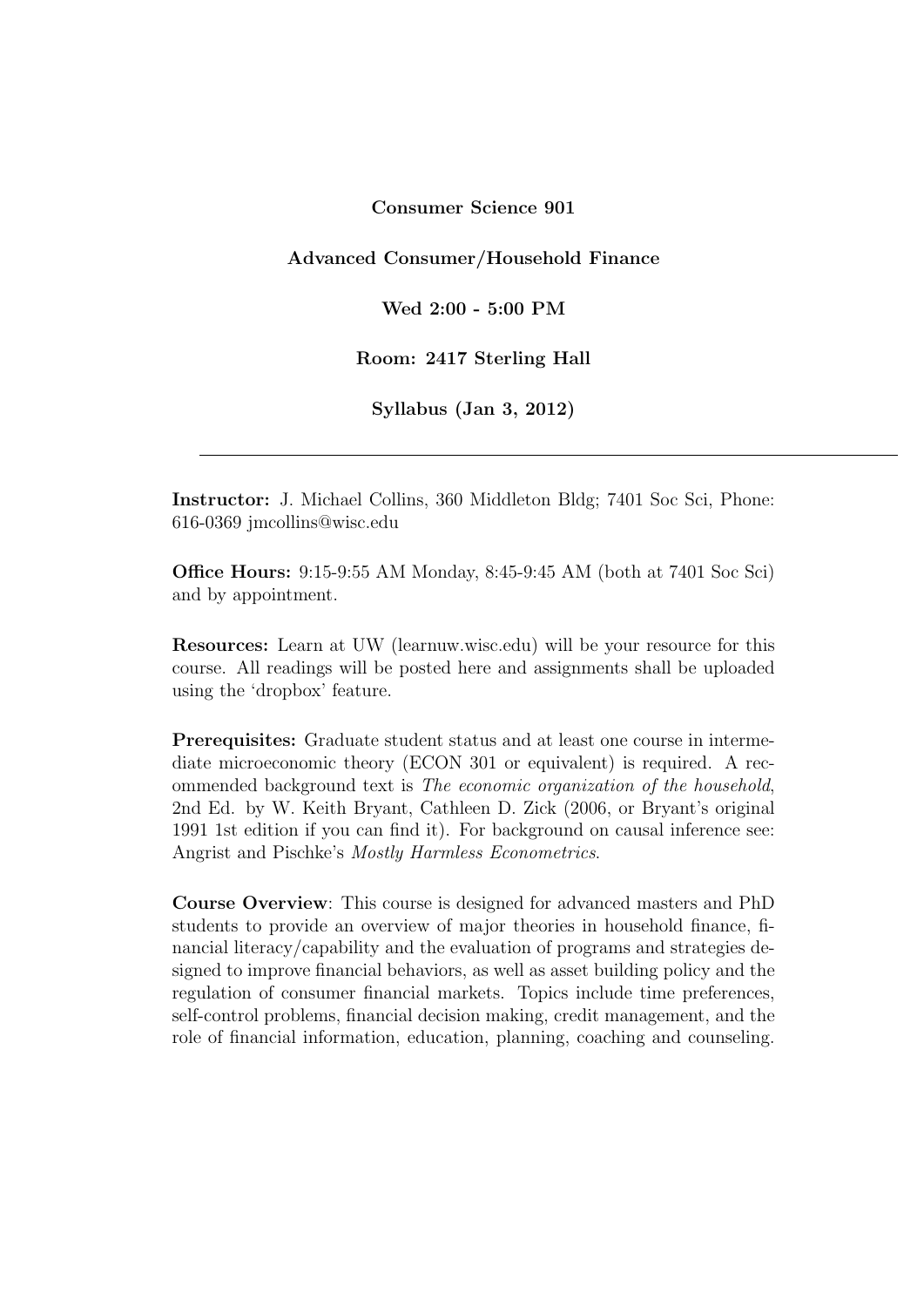Students are expected to be familiar with microeconomic theory and econometric techniques at the introductory graduate level. This is a reading and discussion course with a 3 written projects and 1 written exam. This course will not cover risk and uncertainty (see instructor for other course options at UW) but will focus on topics drawn from economics and social psychology including intertemporal choice, cognition and decision making, information economics as well as the role of public policy and regulation.

Each session will begin with an overview of the topic provided by the instructor, followed by a discussion of four to five assigned readings. Each paper discussion will be led by one student, who will prepare in advance. Every student will lead the discussion several times during the semester depending on class size.

Article Reviews: Each student will be responsible for readings each class. Read the article and help the class understand the contributions of the paper. Help us understand who the authors are and how the paper has been cited since it was first released. Present in a brief but careful way, including what the authors did well, as well as what might be improved upon in future work.

Assignments: In addition to article reviews and in-class discussions, assignments include two policy memos, each on an assigned topic. These are 1,000 word briefs designed to summarize a position, based on the extant literature. This is an important exercise that requires synthesizing information and then communicating your understanding of the material in such as way that a non-academic reader can use the information to take action. You will have about a week to complete each memo. The midterm is a written takehome exam, designed to cover the first half of the course material. You will have 48 hours to complete the mid-term. The final paper will be an applied analysis exercise designed to use the concepts from the course to examine the FINRA Financial Capability Survey (2009). The focus of this project will be on crafting a well-designed research question including a careful literature review. The FINRA data captures a range of potential topics; the goal of these projects is to use the data to explore your hypotheses. You are expected to present some empirical evidence but are not expected to develop a sophisticated econometric model (although to the extent you can use this paper as a working paper or journal article please consider how you might expand the paper in the future with these or other data). Projects must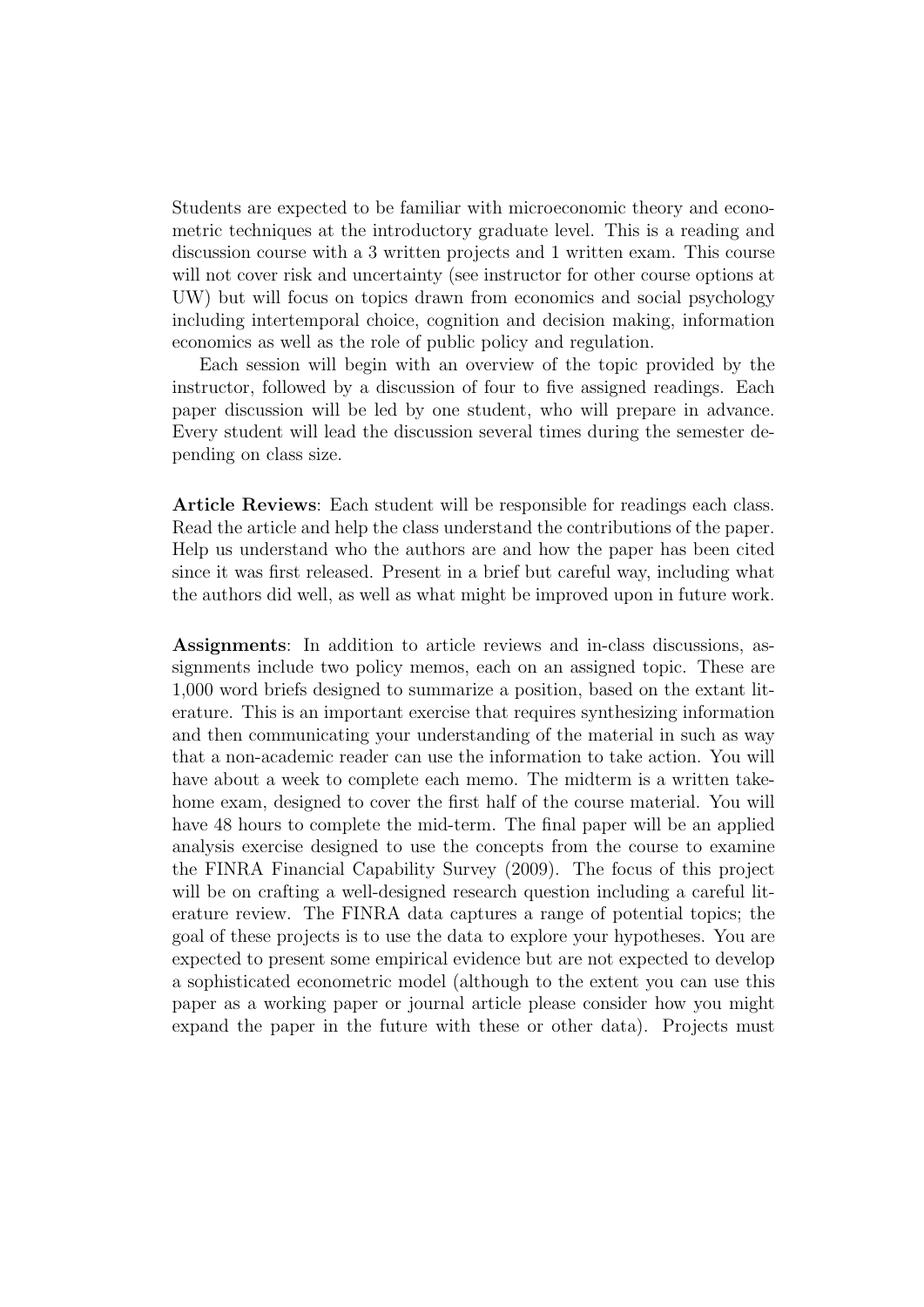be proposed by at least 6 weeks before the end of the term; meeting with the instructor prior to the proposal submission is strongly encouraged. You may work alone or with one (1) co-author from the class (both partners will receive the same grade). Your paper and \*.do file are both to be submitted.

The final paper and mid-term are each worth 30 percent of the course grade. Each policy paper is worth 15 percent of the course grade. Attendance, presentations, and in class participation will make up the remaining 10 percent. You may re-submit memos with revisions based on instructor feedback for re-grading.

Assignment Submission Policy: Work must be submitted to the dropbox by midnight on the date due. Hard copies may also be submitted in addition. All work must be completed using LAT<sub>EX</sub>. This is a highly useful means of writing technical papers and you are strongly encouraged to gain experience using LATEX. There are courses at DOIT and through SSCC, as well as online tutorials (including at cfs.wisc.edu). Do not fear Tex. There are graphical versions such as Lyx (free) and Scientific Word (At SSCC). There are extensive online resources. The learning curve is steep but short.

Grading Policy: In this class we will adhere to University grading standards and policies of academic misconduct. See students.wisc.edu.

Key for such a writing-intensive course, students must be cautious to avoid plagerism defined in the UW bylaws as 'using another person's ideas, words, or research and presenting it as one's own by not properly crediting the originator.' For more information on what is considered plagerism and how to avoid it, see The Writing Center's handout at students.wisc.edu.

Accommodations: Your success in this class is important to me. If there are circumstances that may affect your performance in this class, please let me know as soon as possible so that we may work together to develop strategies for adapting assignments to meet both your needs and the requirements of the course. The McBurney Disability Resource Center provides resources for students with disabilities. You will need to provide documentation of disability to them in order to receive official university services and accommodations. 263-2741 and location of McBurney Center, 702 W. Johnson, Suite 2104, http://www.mcburney.wisc.edu/. Let me know during office hours if you require assistance or accommodations and we can work to meet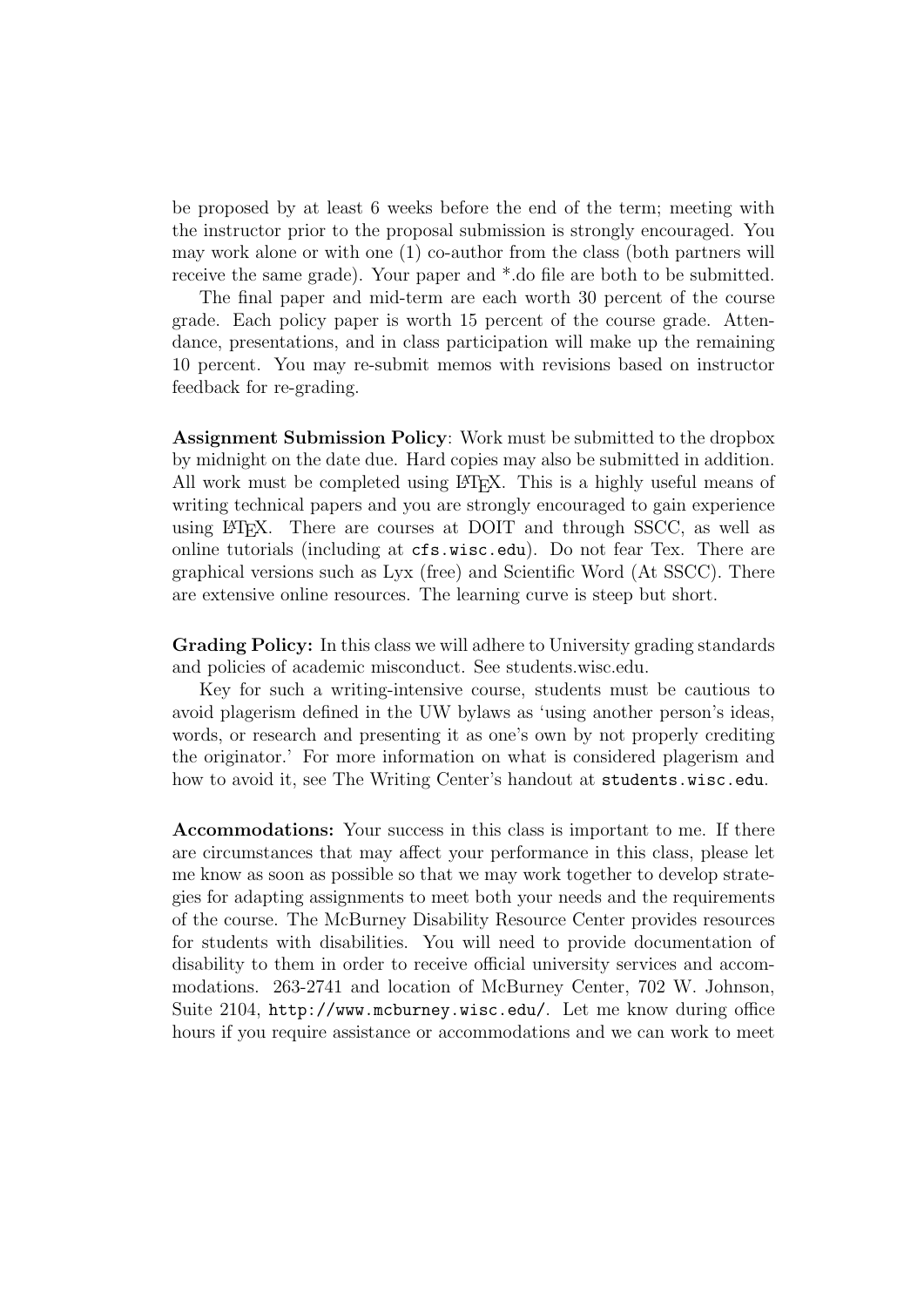your learning goals.

Communication: Do not hesitate to come to my office during office hours. In general I will not reply to individual emails regarding course questions or material, but may incorporate comments by email into class discussion.

#### Course Outline:

Week 1 Course Introduction Week 2 Background on Household Finance Week 3 Time Preferences Week 4 Self-Control and Impatience Week 5 Behavioral Models Week 6 Psychological Models Week 7 Mechanisms, Defaults, and Constraints Week 8 Financial Literacy: Diagnosis Week 9 Financial Literacy: Evaluation Week 10 Financial Advice Week 11 Goals and Coaching Week 12 Retirement, Savings and Asset Building Week 13 Credit Choices and Mortgages Week 14 Disclosures and Information Week 15 Unbanked and Financial Services

#### Week 1: Course Introduction

- Belsky, G., and Gilovich, T. (1999). Why Smart People Make Big Money Mistakes– and How to Correct Them: Lessons from the New Science. New York, NY: Simon and Schuster. Chapters 6-8
- Thaler, R. H., and Sunstein, C. R. (2008). Nudge: Improving Decisions about Health, Wealth, and Happiness. New Haven and London: Yale University Press. Chapters 1-3 and 17
- Ryan, A., Trumbull, G., and Tufano, P. (2010). A Brief Postwar History of US Consumer Finance. (HBS Working Paper Series No. 11- 058). Cambridge, MA: Harvard Business School.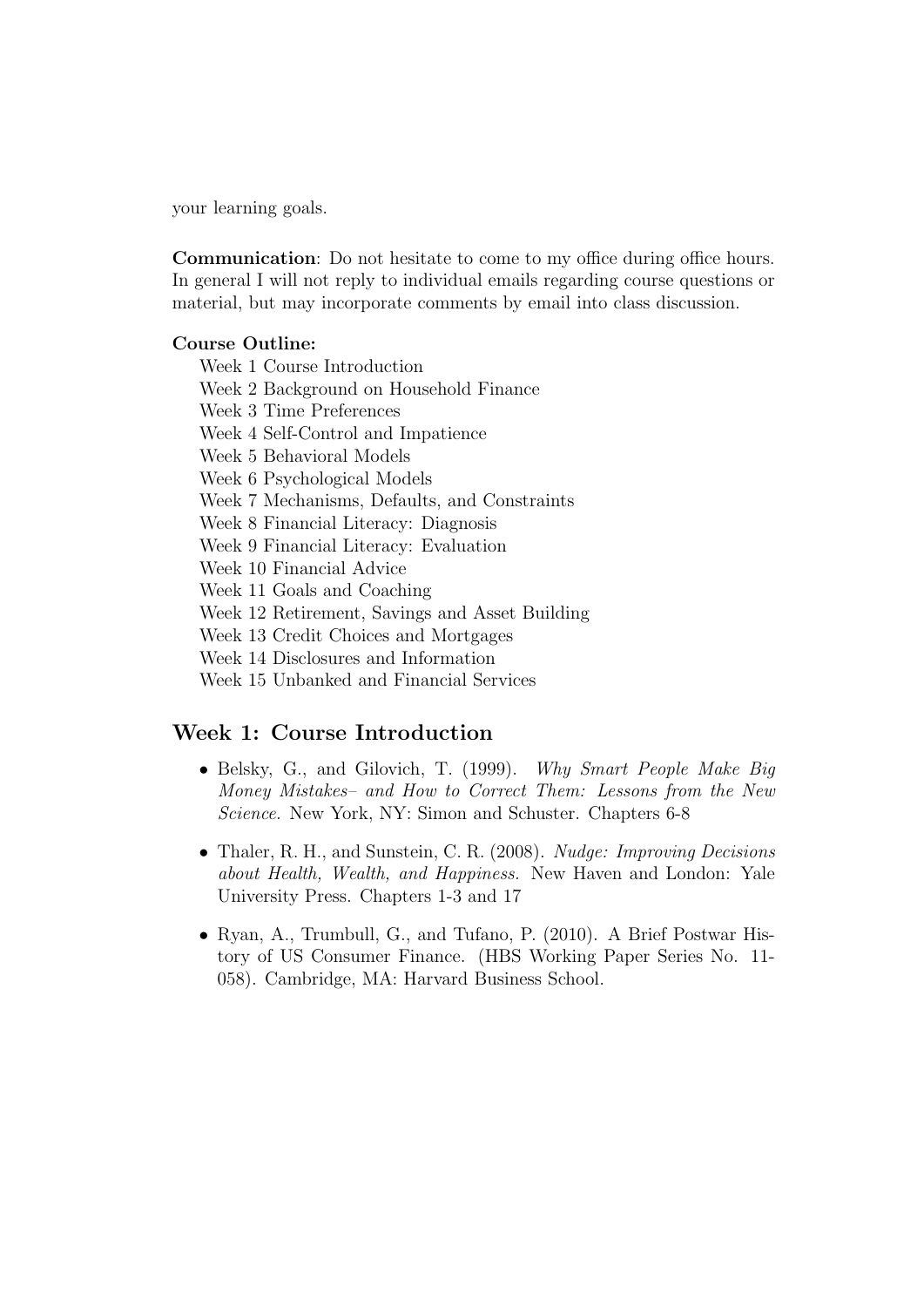### Week 2: Background on Household Finance

- Campbell, J. Y. (2006). Household Finance. The Journal of Finance, 61 (4), 1553-1604.
- Tufano, P. (2009). Consumer Finance. Annual Review of Financial Economics, 1, 227-247.
- Rabin, M. (1998). Psychology and Economics. *Journal of Economic* Literature, XXXVI (March 1998), 11-46.
- Hacker, Jacob, (2006) The Great Risk Shift: The Assault on American Jobs, Families, Health Care and Retirement and How You Can Fight Back Oxford University Press, USA; First Edition edition Chapter 1.

Recommended:

- Schiller, R. J. (2007). Risk Management for Households– the Democratization of Finance. Sixth Annual Bank for International Settlements Conference, 'Financial System and Macroeconomic Resilience'. Brunnen, Switzerland.
- List, John A., (2011) Why Economists Should Conduct Field Experiments and 14 Tips for Pulling One Off (August, 23 2011). Available at SSRN:

http://ssrn.com/abstract=1915216

#### Week 3: Time Preferences

- Frederick, S., Loewenstein, G., and O'Donoghue, T. (2002). Time Discounting and Time Preferences: A Critical Review. Journal of Economic Literature, 40 (2), 351-401.
- O'Donoghue, T., and Rabin, M. (1999). Doing It Now or Later. American Economic Review, 89 (1), 103-124.
- Meier, S., and Sprenger, C. (May, 2009). Present-Biased Preferences and Credit Card Borrowing. (IZA discussion paper No. 4198). Bonn, Germany: Institute for the Study of Labor.
- Conlin, M., O'Donoghue, T., and Vogelsang, T. J. (2007). Projection Bias in Catalog Orders. American Economic Review, 97 (4), 1217-1249.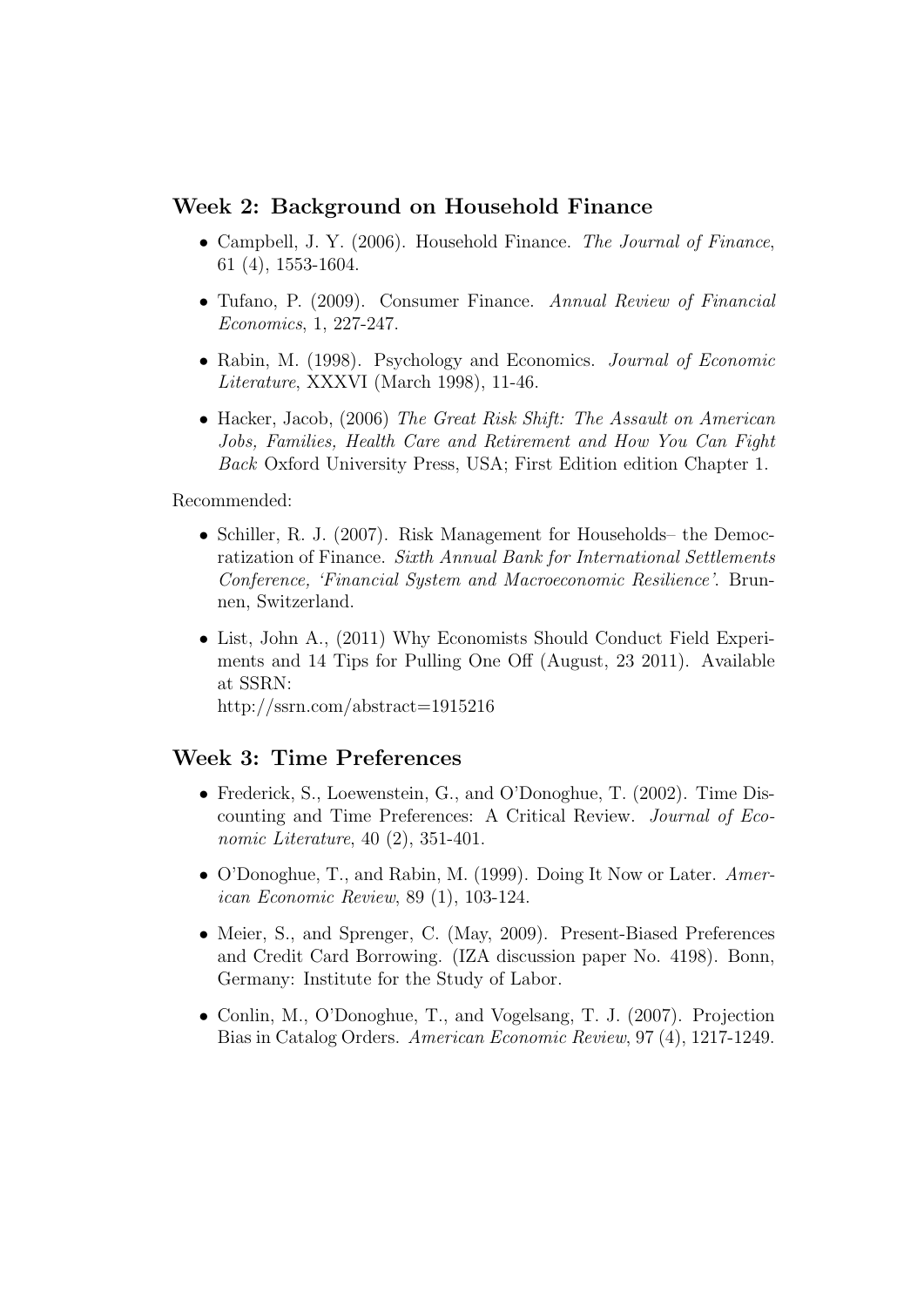• Laibson, D. (1997). Golden Eggs and Hyperbolic Discounting. *Quar*terly Journal of Economics, 443-477.

# Week 4: Self-Control and Impatience

- Ashraf, N., Karlan, D., and Yin, W. (2006). Tying Odysseus to the Mast: Evidence from a Commitment Savings Product in the Philippines. Quarterly Journal of Economics, 121 (2), 635-672.
- Baumeister, R. F., Vohs, K. D., and Tice, D. M. (2007). The Strength Model of Self-Control. Current Directions in Psychological Science, 16 (6), 351-355.
- Vohs, K., Baumeister, R. F., Schmeichel, B. J., Twenge, J. M., Nelson, N. M., and Tice, D. M. (2008). Making Choices Impairs Subsequent Self-Control: A Limited-Resource Account of Decision-Making, Self-Regulation, and Active Initiative. Journal of Personality and Social Psychology, 94 (5), 883-898.

Recommended:

• Berg, N., and Kim, J.-Y. (2010). Demand for Self Control: A Model of Consumer Response to Programs and Products that Moderate Consumption. (SSRN Working Paper no. 1692423). Dallas, TX: University of Texas at Dallas. Retreived on August 18, 2011 from http: //ssrn.com/abstract=1692423.

# Week 5: Behavioral Models

- Mullainathan, S., and Thaler, R. (2001). Behavioral Economics. In N. J. Smelser, and P. B. Baltes, International Encyclopedia of the Social and Behavioral Sciences. Oxford: Elsevier.
- Fox, C. R., and Poldrack, R. A. (2008). Prospect Theory and the Brain. In P. W. Glimcher (Ed.), Neuroeconomics: Decision Making and the Brain (pp. 145-171). Academic Press.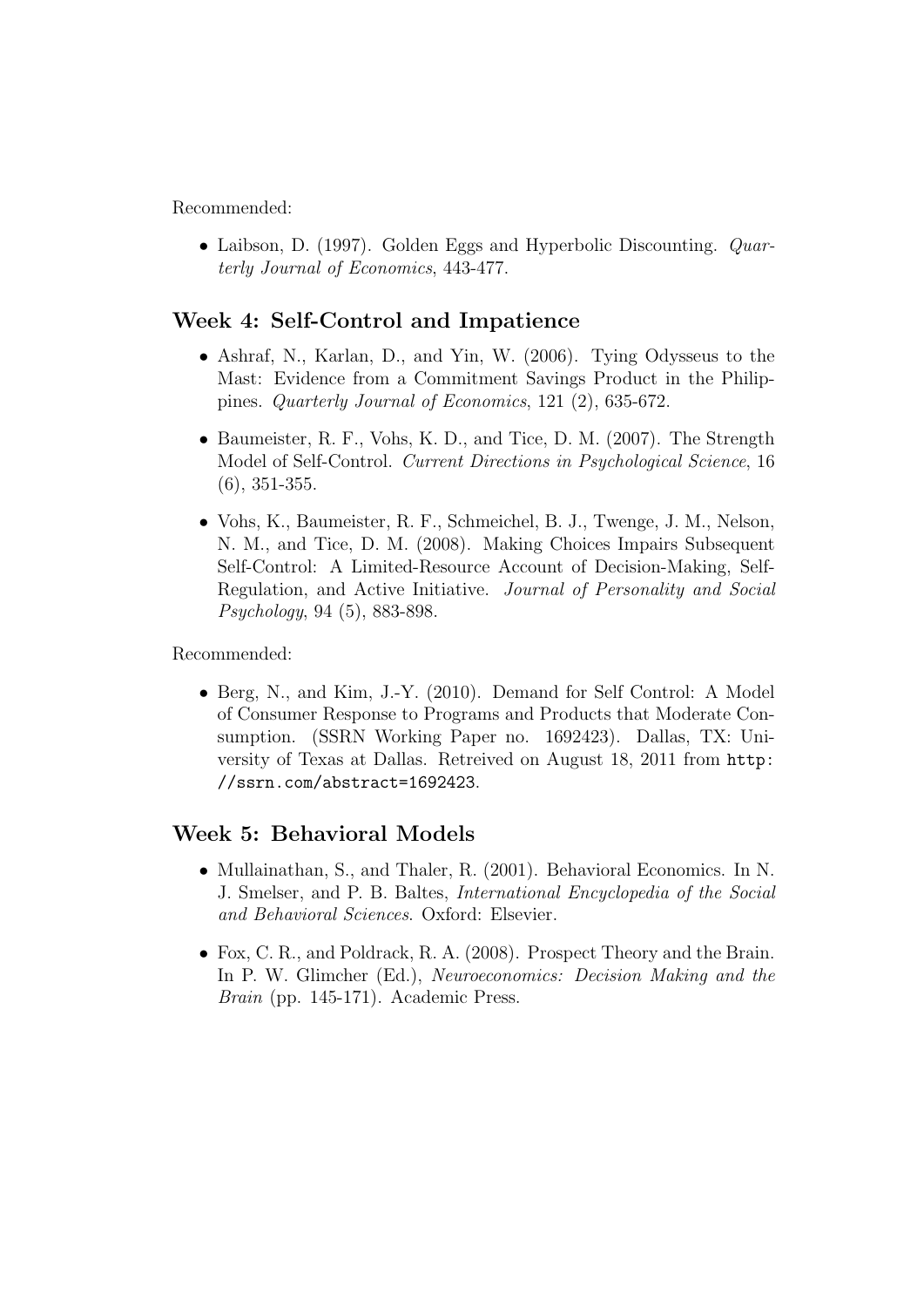- Bertrand, M., Karlan, D., Mullainathan, S., Shafir, E., and Zinman, J. (2010, January). What's Advertising Content Worth? Evidence from a Consumer Credit Marketing Field Experiment. The Quarterly Journal of Economics, 263-306.
- Bertrand, M., Mullainathan, S., and Shafir, E. (2006). Behavioral Economics and Marketing in Aid of the Poor. Journal of Public Policy and Marketing, 25 (1), 8-23.
- FINRA Investor Education Foundation. Overcoming Biases to Promote Wise Investing. Princeton University.

- Barber, B. M., and Odean, T. (2011). The Behavior or Individual Investors. (Working Paper). Davis, California.
- Kahneman, D., and Tversky, A. (1979). Prospect Theory: An Analysis of Decision under Risk. Econometrica, 47 (2), 263-292.

### Week 6: Psychological Models

- Zauberman, G., and Lynch, J. G. (2005). Resource Slack and Propensity to Discount Delayed Investments of Time Versus Money. Journal of Experimental Psychology, 134 (1), 23-37.
- Bagozzi, R. P. (1992). The Self-Regulation of Attitudes, Intentions, and Behavior. Social Psychology Quarterly, 55 (2), 178-204.
- Bargh, J. A., and Chartrand, T. L. (1999). The Unbearable Automaticity of Being. American Psychologist, 54 (7), 462-479.
- Adaval, R. (2001). Sometimes It Just Feels Right: The Differential Weighting of Affect-Consistent and Affect-Inconsistent Product Information. Journal of Consumer Research, 28, 1-17.

### Week 7: Mechanisms, Defaults, and Constraints

• Thaler, R. H., and Sunstein, C. R. (2008). Nudge: Improving Decisions about Health, Wealth, and Happiness. New Haven and London: Yale University Press. Chapter 6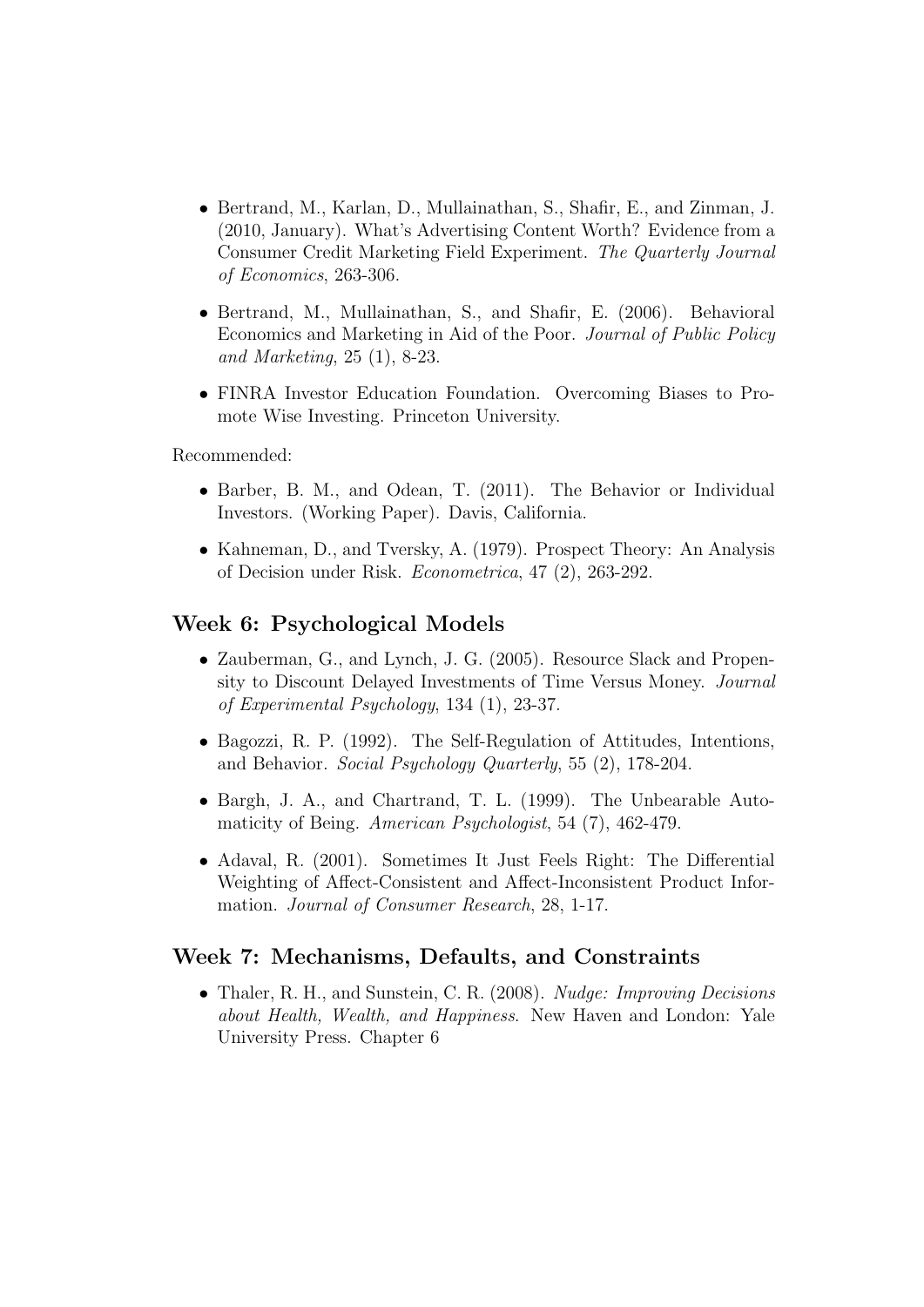- Madrian, B. C., and Shea, D. F. (2001). The Power of Suggestion: Inertia in 401(k) Participation and Savings Behavior. The Quarterly Journal of Economics, CXVI (4), 1149-1186.
- Barber, B. M., and Odean, T. (2001). Boys Will Be Boys: Gender, Overconfidence, and Common Stock Investment. The Quarterly Journal of Economics, 116 (1), 261-292.
- Tergesen, A. (2011, July 7). 401(k) Law Suppresses Saving for Retirement. The Wall Street Journal.

- Agnew, J. R., and Szykman, L. R. (2005). Asset Allocation and Information Overload: The Influence of Information Display, Asset Choice, and Investor Experience. The Journal of Behavioral Finance, 6 (2), 57-70.
- Mitchell, O. S., Mottola, G. R., Utkus, S. P., and Yamaguchi, T. (June 2009). Default, Framing and Spillover Effects: The Case of Lifecycle Funds in 401(k) Plans. (NBER Working Paper No. 15108). Cambridge, MA: National Bureau for Economic Research. Retrieved on August 18, 2011 from http://www.nber.org/papers/w15108.

### Week 8: Financial Literacy: Diagnosis

- Lusardi, A., and Mitchell, O. S. (2007, January). Financial Literacy and Retirement Preparedness: Evidence and Implications for Financial Education. Business Economics, 35-44.
- Bucks, B., and Pence, K. (2008). Do Borrowers Know their Mortgage Terms? Journal of Urban Economics, 64, 218-233.
- Agarwal, S., Chomsisengphet, S., Liu, C., and Souleles, N. S. (2006). Do Consumers Choose the Right Contracts? (Working Paper 2006-11). Chicago, IL: Federal Reserve Bank of Chicago.
- Lusardi, A., and Mitchell, O. S. (2008). Planning and Financial Literacy How Do Women Fare? American Economic Review, 98 (2), 413417.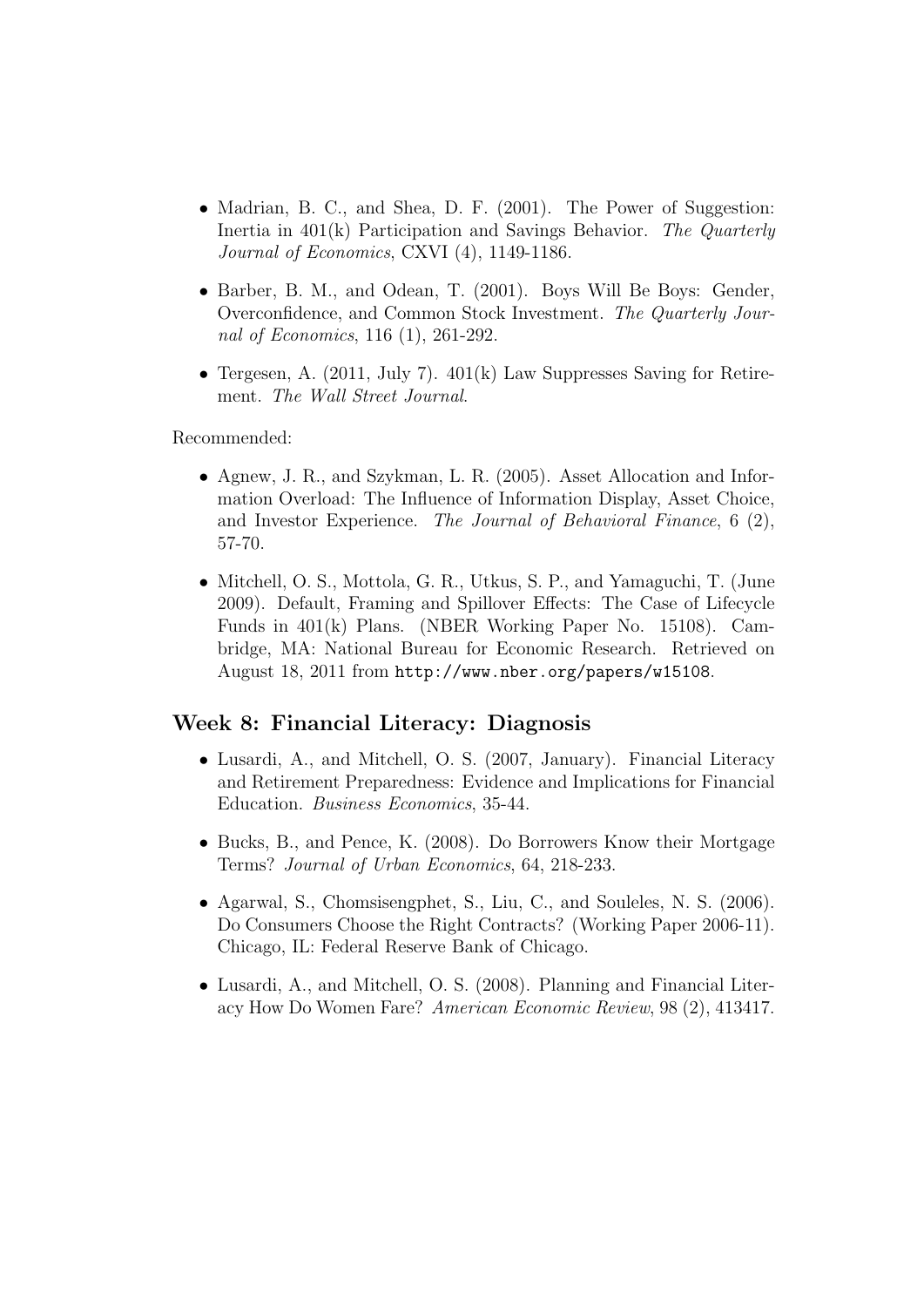• Peters, E., Vastfjall, D., Slovic, P., Mertz, C. K., Mazzocco, K., and Dickert, S. (2006). Numeracy and Decision Making. *Psychological* Science, 17 (5), 407-413.

Recommended:

- Agnew, J. R., Anderson, L. R., Gerlach, J. R., and Szykman, L. R. (2008). Who Chooses Annuities? An Experimental Investigation of the Role of Gender, Framing, and Defaults. American Economics Review: Papers and Proceedings, 98 (2), 418-422.
- Perry, V. G. (2008). Is Ignorance Bliss? Consumer Accuracy in Judgments about Credit Ratings. The Journal of Consumer Affairs, 42 (2), 189-205.

# Week 9: Financial Literacy: Evaluation

- Collins, J. M., and O'Rourke, C. M. (2010). Financial Education and Counseling– Still Holding Promise. The Journal of Consumer Affairs, 44 (3), 483-498.
- Meier, S., and Sprenger, C. (2009). Discounting Financial Literacy: Time Preferences and Participation in Financial Education Programs. (Boston FRB Working Paper 07-05). Boston, MA: Federal Reserve Bank of Boston. Retrieved on August 18, 2011 from http://www. bostonfed.org/economic/ppdp/2007/ppdp0705.pdf.
- Willis, L. E. (2011). The Financial Education Fallacy. American Economic Review: Papers and Proceedings, 101 (3), 429-434.
- Duflo, E., and Saez, E. (2002). Participation and Investment Decisions in a Retirement Plan: The Influence of Colleagues' Choices. Journal of Public Economics, 85, 121-148.

Recommended:

• Hilgert, M. A., and Hogarth, J. M. (2003, July). Household Financial Management: The Connection between Knowledge and Behavior. Federal Reserve Bulletin, 309-322.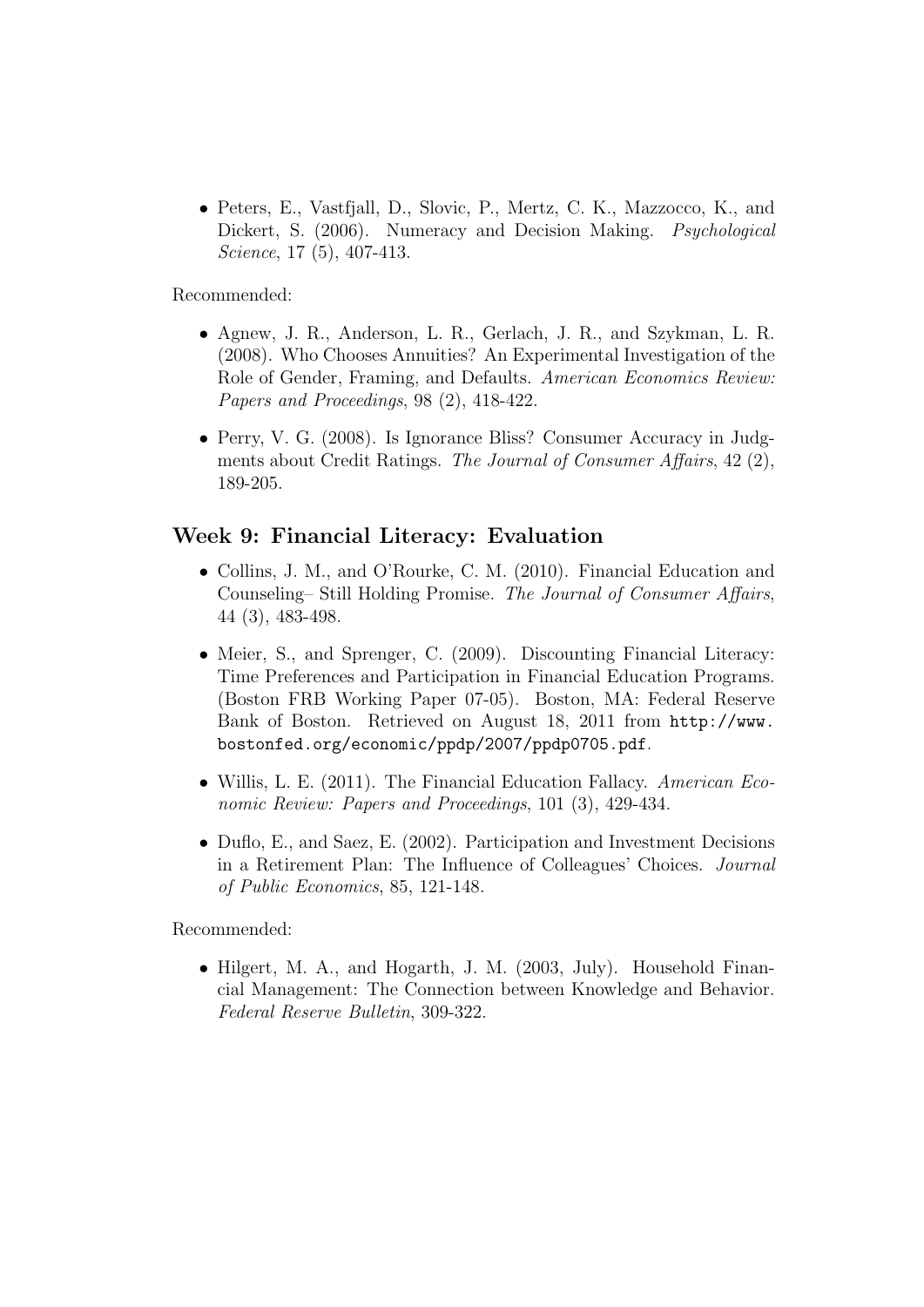- Willis, L. E. (2009). Evidence and Ideology in Assessing the Effectiveness of Financial Literacy Education. San Diego Law Review, 46, 415-456.
- Bayer, P. J., Bernheim, D., and Scholz, J. K. (2009). The Effects of Financial Education in the Workplace: Evidence from a Survey of Employers. Economic Inquiry, 47 (4), 605-624.
- Cole, S., and Shastry, G. K. (2009). Smart Money: The Effect of Education, Cognitive Ability, and Financial Literacy on Financial Market Preperation. (Havard Business School working paper 09-071). Cambridge, MA: Harvard Business School. Retrieved on August 18, 2011 from http://ssrn.com/abstract=1317298.

### Week 10: Financial Advice

- Collins, J. M. (September 2010). A Review of Financial Advice Models and the Take-Up of Financial Advice. (CFS working paper 10-5). Madison, WI: University of Wisconsin Center for Financial Security. Retrieved on August 18, 2011 from http://cfs.wisc.edu.
- Hackethal, A., Haliassos, M., and Jappelli, T. (2010). Financial Advisors: A Case of Babysitters? (Netspar discussion paper 04/2010-017). Frankfurt, Germany: Network for Studies on Pensions, Aging, and Retirement.
- Bernheim, B. D., Forni, L., Gokhale, J., and Kotlikoff, L. J. (2000). How Much Should Americans Be Saving for Retirement? The American Economic Review, 90 (2), 288-292.
- Kotlikoff, L. (2008). An Economics Approach to Financial Planning. Journal of Financial Planning, 40-.

Recommended:

- Calcagno, R., and Monticone, C. (2011). Financial Literacy and the Demand for Financial Advice. EMLYON and OECD Working Paper .
- Chalmers, J., and Reuter, J. (2011). What is the Impact of Financial Advisors on Retirement Portfolio Choices? (SSRN working paper 1785833).: Social Sciences Research Network. Retrieved on August 18, 2011 from http://ssrn.com/abstract=1785833.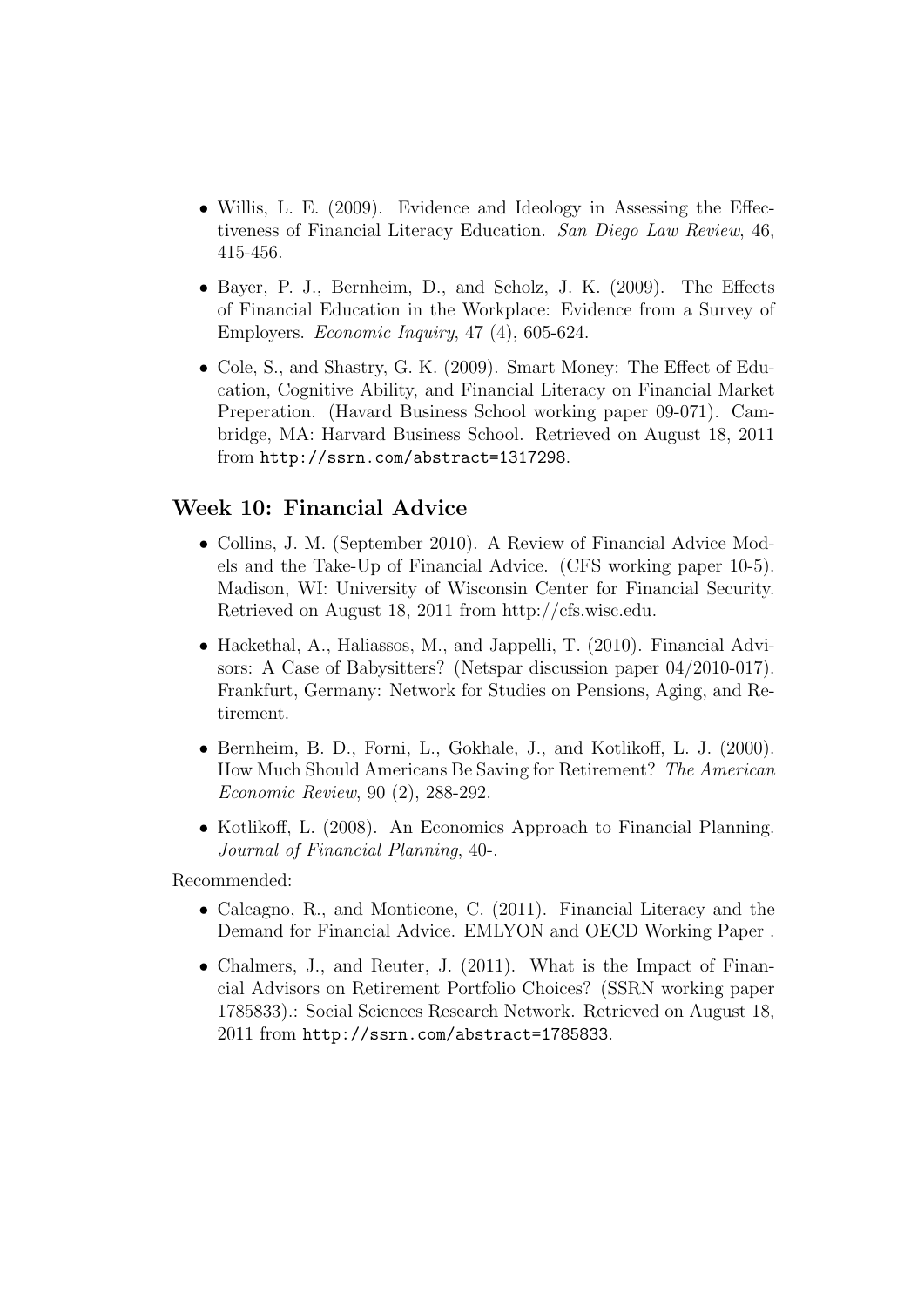### Week 11: Goals and Coaching

- Bodenheimer, T., and Handley, M. (2009). Goal-setting for behavior change in primary care: An exploration and status report. Patient Education and Counseling, 76, 174-180.
- Passmore, J. (2007). Behavioural Coaching. In S. Palmer, and A. Whybrow (Eds.), The Handbook of Coaching Psychology (pp. 73-85). London: Brunner-Routledge.
- Bettinger, E., and Baker, R. (2011). The Effects of Student Coaching in College: An Evaluation of a Randomized Experiment in Student Mentoring. (NBER working paper 16881). Cambridge, MA: National Bureau of Economic Research. Retrieved on August 18, 2011 from http://www.nber.org/papers/w16881.
- Castro, C. M., and King, A. C. (2002). Telephone-Assisted Counseling for Physical Activity. Exercise and Sport Sciences Review, 30 (2), 64- 68.
- King, A. C., Ahn, D. K., Oliveira, B. M., Atienza, A. A., Castro, S. M., and Gardner, C. D. (2008). Promoting Physical Activity Through Hand-Held Computer Technology. American Journal for Preventative Medicine, 34 (2), 138-142.

Recommended:

- King, A. C., Friedman, R., Marcus, B., Castro, C., Napolotano, M., Ahn, D., et al. (2007). Ongoing Physical Activity Advice by Humans Versus Computers: The Community Health Advice by Telephone (CHAT) Trial. Health Psychology, 26 (6), 718-727.
- Stober, D. R., and Grant, A. M. (2006). Toward a Contextual Approach to Coaching Models. In D. R. Stober, and A. M. Grant (Eds.), Evidence Based Coaching Handbook: Putting Best Practices to Work for Your Clients (pp. 355-365). Hoboken, New Jersey: John Wiley and Sons.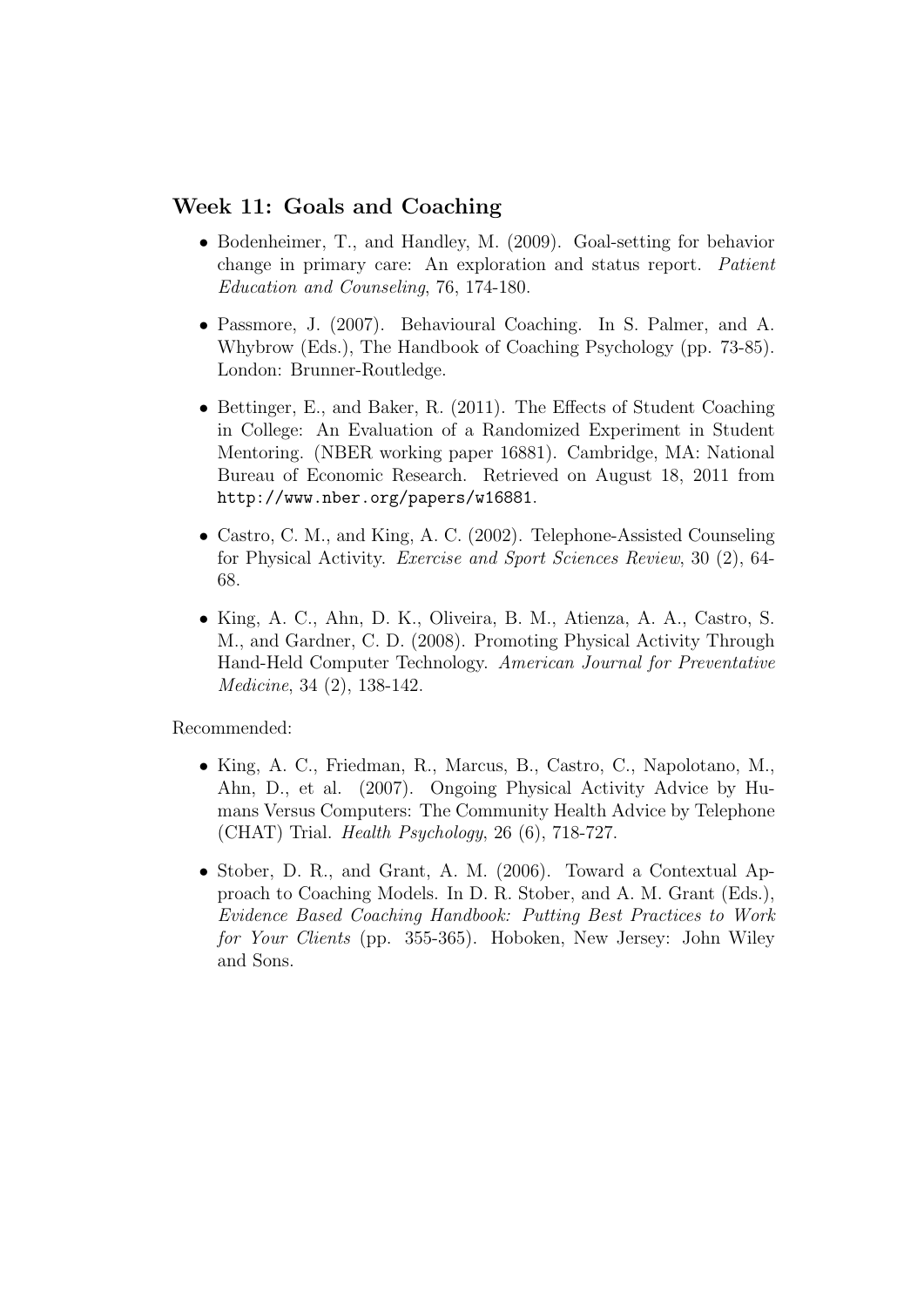### Week 12: Savings

- Deaton, A. (1991). Saving and Liquidity Constraints. *Econometrica*, 59 (5), 1221-1248.
- Scholz, J. K., Seshadri, A., and Khitatrakun, S. (2006). Are Americans Saving Optimally for Retirement? Journal of Political Economy, 114 (4), 607-643.
- Sherraden, M., and Moore McBride, A. (2010). Striving to Save: Creating Policies for Financial Security of Low-Income Families. The University of Michigan Press. Chapters 2, 6, Conclusion
- Mullainathan, S., and Shafir, E. (2009). Savings Policy and Decision-Making in Low-Income Households. In M. Barr, and R. Blank (Eds.), Insufficient Funds: Savings, Assets, Credit and Banking among Low-Income Households (pp. 121-145). New York: Russell Sage Foundation.

Recommended:

- John, D. C., and Levine, R. (2009). National Retirement Savings Systems in Australia, Chile, New Sealand, and the United Kingdom: Lessons for the United States. In W. C. Gale, J. M. Iwry, D. C. John, and L. Walker, Automatic: Changing the Way America Saves (pp. 84- 115). Washington, D.C.: Brookings Institution.
- Bodie, Z., Treussard, J., and Willen, P. (2007). The Theory of Life-Cycle Saving and Investing. (Boston FRB Discussion Paper No. 07-3). Boston, MA: Federal Reserve Bank of Boston. Retrieved on August 18, 2011 from http://www.bostonfed.org/economic/ppdp/2007/ppdp0703. pdf.
- Sherraden, M. (1991). Assets and the Poor: A New American Welfare Policy. New York: M. E. Sharpe, Inc. Chapter 8

# Week 13: Credit Choices and Mortgages

• Financial Crisis Inquiry Commission. (2011). The Financial Crisis Inquiry Report. Washington, D.C.: U. S. Government Printing Office.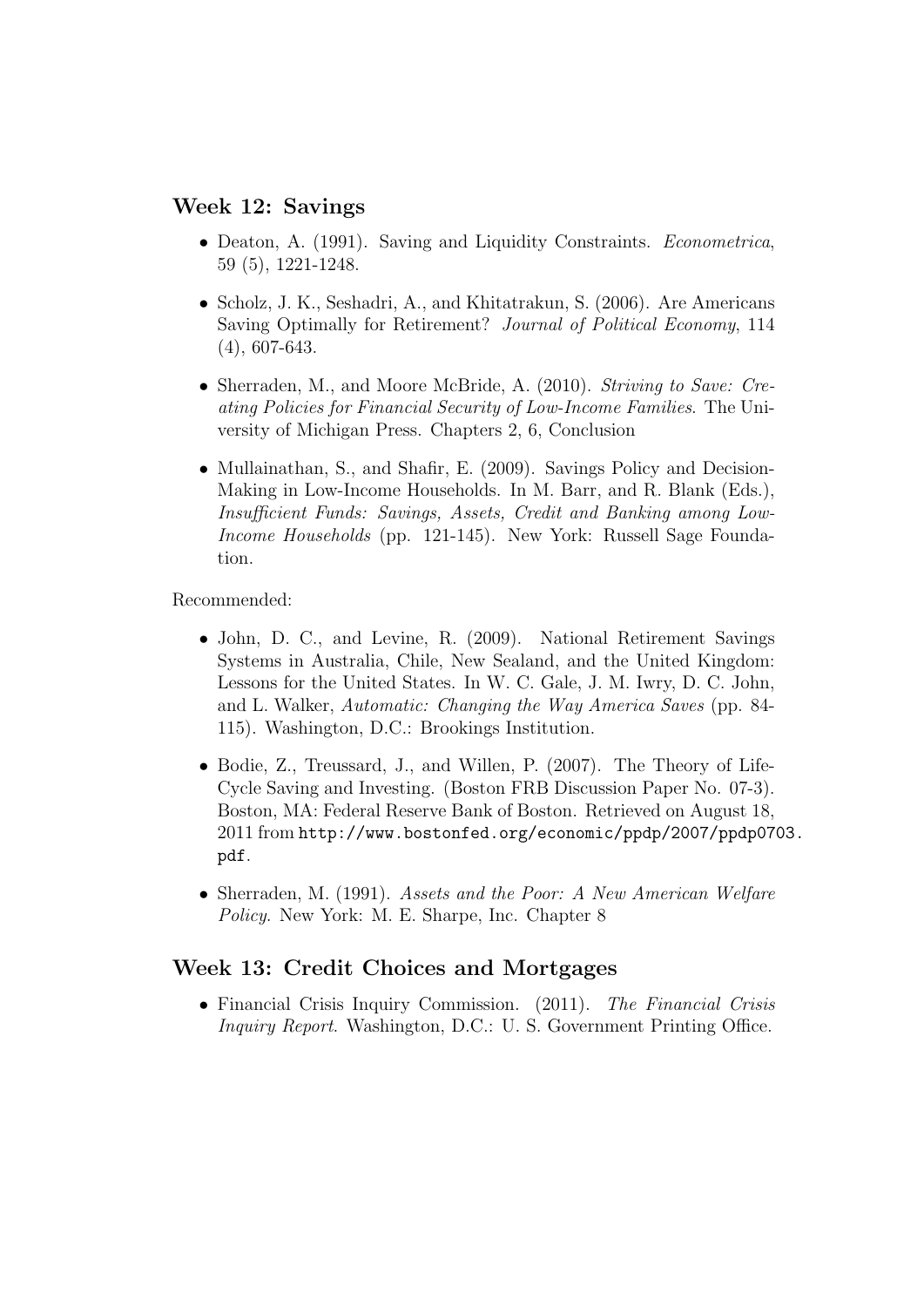- Lusardi, A., and Tufano, P. (2009). Debt Literacy, Financial Experiences, and Overindebtedness. National Bureau of Economic Research, NBER Working Paper No. 14808.
- Stango, V., and Zinman, J. (2009). Exponential Growth Bias and Household Finance. The Journal of Finance, LXIV (6), 2807-2849.
- Stigler, G. J. (1961). The Economics of Information. The Journal of Political Economy, 69 (3), 213-225.
- Coulibaly, B., and Li, G. (2009). Choice of Mortgage Contracts: Evidence from the Survey of Consumer Finances. Real Estate Economics, 37 (4), 659-673.

• Stiglitz, J. E., and Weiss, A. (1981). Credit Rationing with Imperfect Information. The American Economic Review, 71 (3), 393-410.

### Week 14: Disclosures and Information

- Barr, M. S., Mullainathan, S., and Shafir, E. (2009). The Case for Behaviorally Informed Regulation. In D. Moss, and J. Cisternino (Eds.), New Perspectives on Regulation (pp. 25-61). Cambridge, MA: The Tobin Project, Inc.
- Bunce, H., McFarlane, A., Reid, W. J., and Usowski, K. (2009). The Impact of Mortgage Disclosure Reform on RESPA. Cityscape: A Journal of Policy Development and Research, 11 (2), 117-136.
- Grossman, S. J. (1981). The Informational Role of Warranties and Private Disclosure about Product Quality. Journal of Law and Economics, 24 (3), 461-483.
- Akerlof, G. A. (1970). The Market for Lemons: Quality Uncertainty and the Market Mechanism. Quarterly Journal of Economics, 84 (3), 488-500.

Recommended:

• Stango, V., and Zinman, J. (2011). Fuzzy Math, Disclosure Regulation, and Market Outcomes: Evidence from Truth-In-Lending Reform. The Review of Financial Studies, 24 (2), 506-533.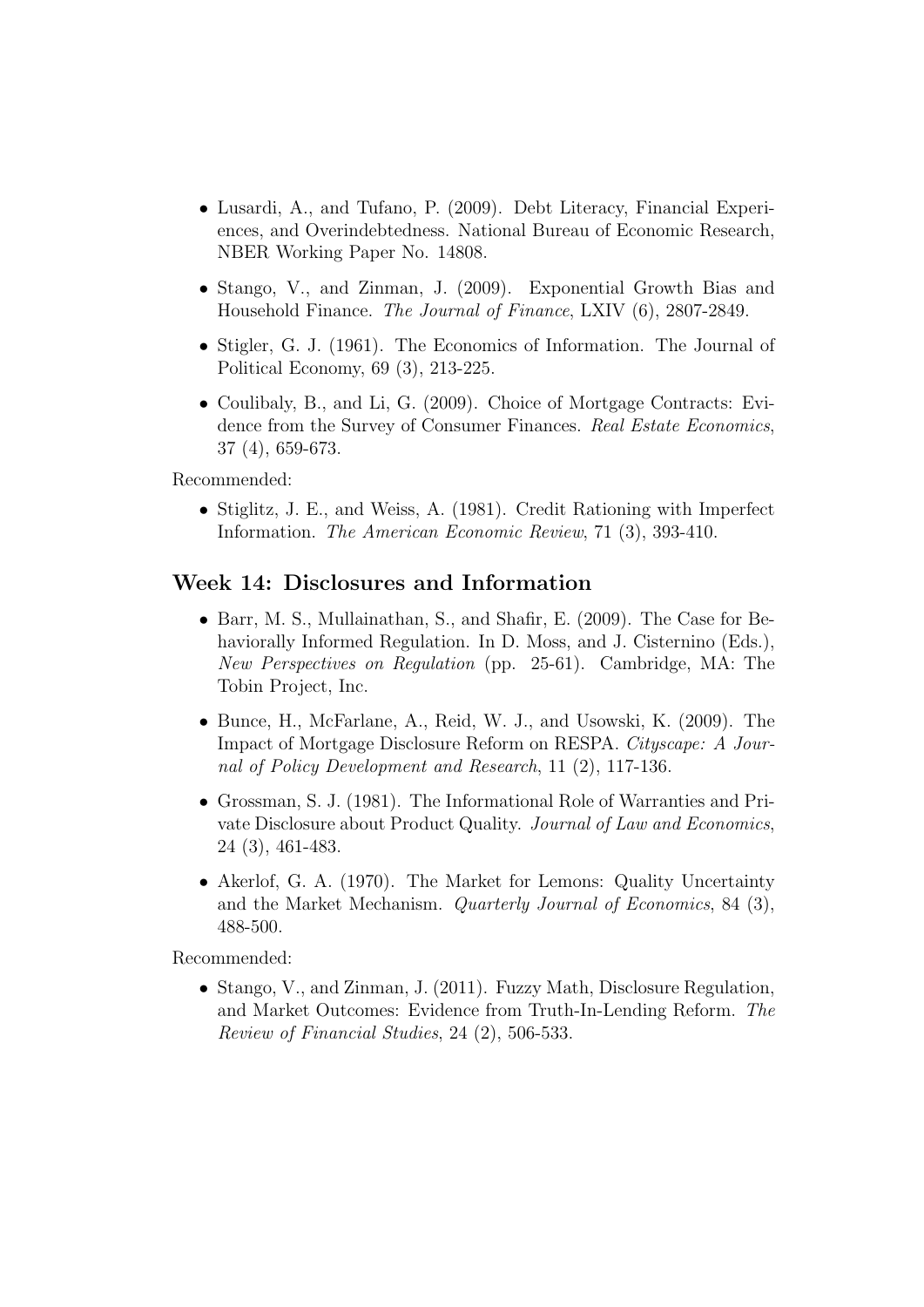### Week 15: Unbanked and Financial Services

- Caskey, J. P. (2005). Fringe Banking and the Rise of Payday Lending. In P. Bolton, and H. Rosenthal (Eds.), *Credit Markets for the Poor* (pp. 17-45). New York: Russell Sage Foundation.
- Beverly, S. G., Tescher, J., Romich, J. L., and Marzahl, D. (2005). Linking Tax Refunds and Low-Cost Bank Accounts to Bank the Unbanked. In M. Sherraden (Ed.), Inclusion in the American Dream: Assets, Poverty, and Public Policy (pp. 167-184). New York: Oxford University Press.
- Barr, M. S., Dokko, J., and Feit, E. (2011). Preferences for Banking and Payment Services among Low- and Moderate-Income Households. (Working Paper 34). Ann Arbor, MI: University of Michigan Law School Empirical Legal Studies Center. Retreived August 18, 2011 from http://law.bepress.com/umichlwps/empirical/art34.
- Romich, J., Gordon, S., and Waithaka, E. (2009). A Tool for Getting By or Getting Ahead? Consumers' Views on Prepaid Cards. (NFI Working Paper 2009-09). Terre Haute, IN: Networks Financial Institute at Indiana State University. Retreived on August 18, 2011 from http://ssrn.com/abstract=1491645.
- Federal Deposit Insurance Corporation (2009). FDIC Survey of Unbanked and Underbanked Households: Executive Summary. http: //www.fdic.gov/householdsurvey/Executive\_Summary.pdf

Recommended:

- Caskey, J. P. (2005). Reaching Out to the Unbanked. In M. Sherraden (Ed.), Inclusion in the American Dream: Assets, Poverty, and Public Policy (pp. 149-166). New York: Oxford University Press.
- Rhine, S., Greene, W. H., and Toussaint-Comeau, M. (2006). The Importance of Check-Cashing Businesses to the Unbanked: Racial/Ethnic Differences. The Review of Economics and Statistics, 88 (1), 146-157.
- FDIC National Household Survey of Unbanked and Underbanked Households Website: http://www.economicinclusion.gov